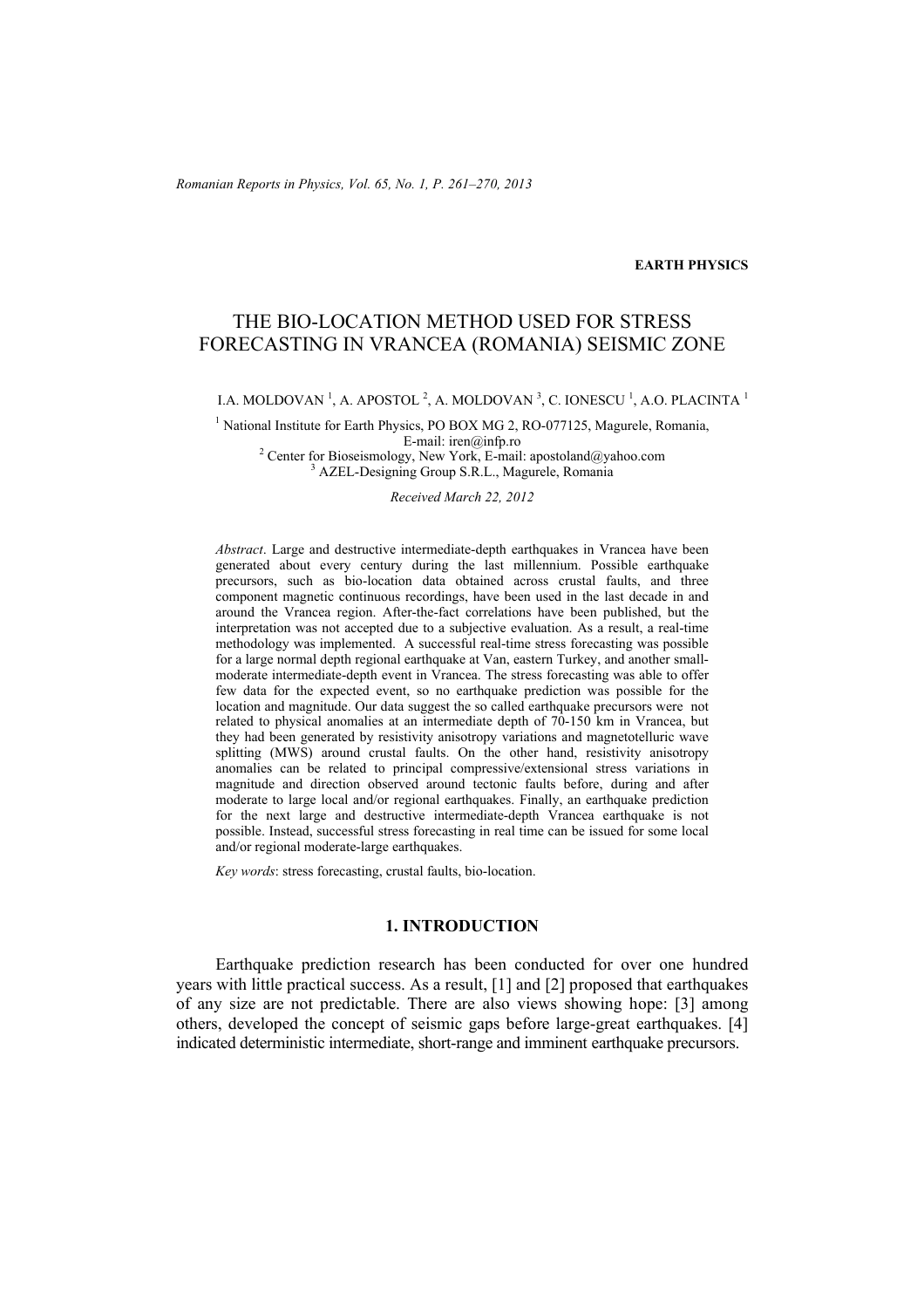[5] regarded all time scales, from seconds to a few decades, before a largegreat destructive earthquake to be useful for society. [5] did not agree with [1] and [2] that large earthquake have no preparatory stages. [5] proposed that after a large event the stress in the region surrounding the rupture zone is reduced below a selforganizing critical state (SOC) and remained so for a long period of time. When SOC is reached, this can be regarded as a long-term precursor rather than an impediment for earthquake prediction.

[6] suggested that many large and destructive earthquakes showed an afterthe-fact precursory seismic pattern. The problem is such patterns differ from region to region and event to event in the same region. A seismic pattern alone is not a definitive tool for earthquake prediction. Measurements of other physical parameters related to stress, such as our proposed electromagnetic field, or biological parameters obtained across crustal faults, should be made concurrently in order to indicate possible earthquake precursors.

[7] remarked that "there is no doubt in my mind that many moderate-large earthquakes are preceded by real precursors, but their causative process remain murky, mainly because we lack good observations in real-time." [7] suggested that the crust of the Earth is not an uniform elastic continuum, idealized in theoretical models, but it is broken up into blocks of various sizes. The block boundaries are fractures, which have different constitutive properties from the blocks, and which may produce local amplified strains that are not anticipated by continuum models.

[8], based on an idealized crust, discussed theoretical models of rock mechanics prohibiting a stress propagation at large distance and in a short period of time in the interior of tectonic plates from the active plate boundaries.

[9] showed classical geophysics failed to explain stress variations observed in China at large distance from future large-great earthquakes. Classical geophysics regarded rocks at equilibrium to their geological environment. Anisotropy has been considered imprinted in rocks during past episodes of deformation. The author proposed instead a "new geophysics" able to explain for the first time earthquake precursors based on stress variations in magnitude and direction recorded at large distance from the epicenter of a future large-great earthquake. The author suggested stress can propagate in the tectonic plate interior at a distance 200 times larger than the volume of the hypocenter region. The explanation might be that stress-induced fluid-saturated vertical micro-cracks are so many and so closed spaced that they verge on failure by fracturing and hence are critical systems farfrom-equilibrium and self-organizing. When stress is reaching critical level before a large earthquake, micro-cracks start to coalesce in the hypocenter area and the stress decreases at a large distance. The stress decrease can be regarded as a precursor for a main shock.

Earthquake precursors, such as our proposed electromagnetic and biolocation anomalies around faults, might be related to variations of the magnitude and direction of the principal compressive/extensional stress and as a result are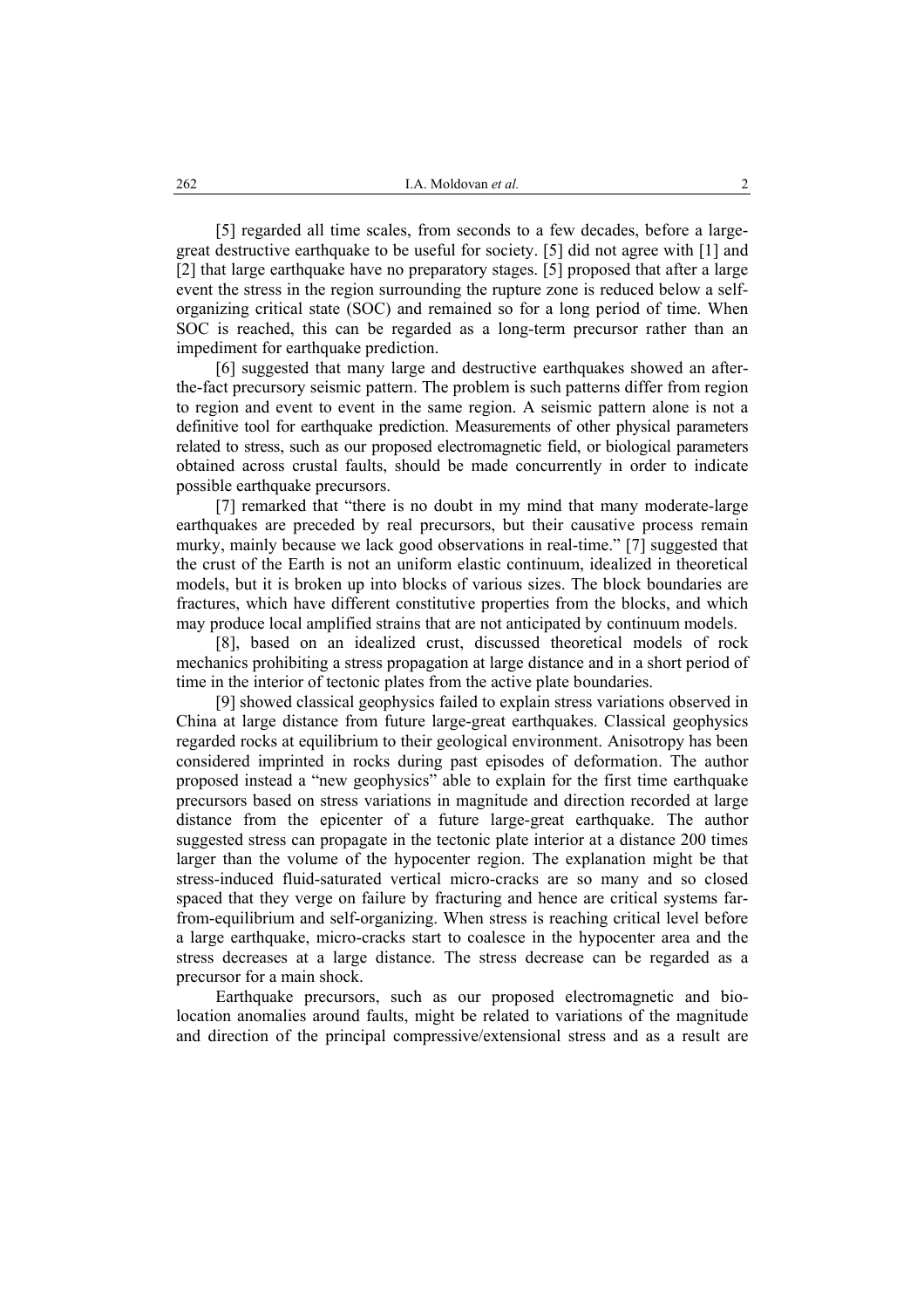related to anomalies of the resistivity anisotropy. However, earthquake precursors are not sufficient to enable someone to perform a successful earthquake prediction. They are not able to indicate in real-time the location and magnitude for an earthquake. That is why [10] developed the concept of stress forecasting able to offer some but not all indications expected for a successful real-time earthquake prediction. The authors based their stress forecasting on shear-wave splitting (SWS) recorded around crustal faults. We will show magnetotelluric-wave splitting (MWS) around a crustal fault might be able to offer a similar information when compared to SWS.

Theory and observations suggest that MWS, caused by fluid-saturated stressaligned micro-cracks, directly monitor low-level deformations before fracturing, faulting, land sliding and earthquake occurrence. [11] proved all the above to be true for SWS. The authors showed that the reappraisal of existing data sets suggested the stress begins to relax and cracks close from tens of minutes to months before the earthquake actually occurs, with the logarithm of the duration of the relaxation proportional to the magnitude of the impending earthquake. The duration of relaxation appears to be directly correlated with earthquake magnitude, and may have implications for the earthquake source process and the ability to stress forecast earthquakes. In the past, it had been wrongly assumed that the accumulation of stress before large earthquakes continued until the stress was released by faulting at the very time of the event [11].

## **2. BIOLOCATION AND GEOMAGNETIC PHENOMENA AROUND FAULTS USED FOR STRESS FORECASTING**

The bio-location phenomena observed in consolidated rocks across faults, caves, or salt domes, and in unconsolidated rocks in landslide areas or shallow underground water above the water table filtering towards springs, might be related to MWS. However, we need to prove in a further research how a bio-locator might be sensitive to electromagnetic anomalies related to resistivity anisotropy, created by variation of tectonic stress magnitude and direction. In the last 20 yrs biolocation, known in the former Soviet Union as "biophysical effect" had no clear geophysical explanation [12].

Geomagnetic and/or electric field measurements in the past have documented natural signals attributed to stress changes in magnitude and direction, before, during and after large earthquakes [13 and 14].

The bio-location methodology for stress forecasting is indicated in Fig. 1. The distance BC measured in meters across the Coza-Valea Neagra Fault at Plostina [15] is repeated several times during one day then repeated every next day of the year. The BC data had been transmitted in real-time to the National Institute for Earth Physics (INFP) with a laptop computer carried in the field.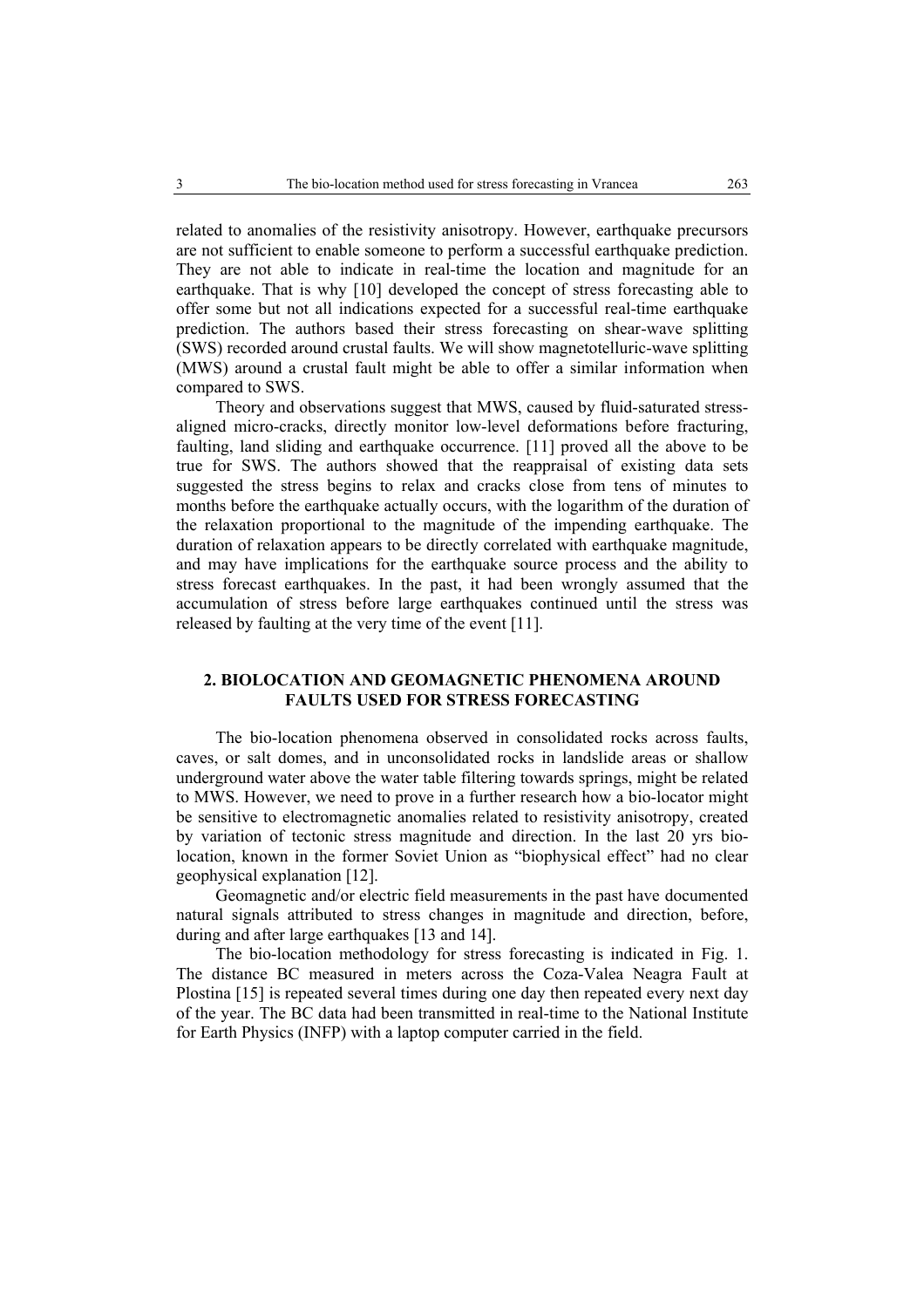

Fig.  $1 - A$  bio-location reaction indicated at an arbitrary scale, obtained across Coza-Valea Neagra Fault at Plostina, Vrancea, Romania [15].

Fig. 2 indicates BC variations in correlation to seismic activity in Vrancea during May-October 2010. BC data in Fig. 2 are indicated across two perpendicular faults, one the Coza-Valea Neagra Fault and the other one Paraul Adanc Fault at Plostina, Vrancea.



Fig. 2 – BC variations during May–October 2010, measured across Fault 1, the Paraul Adanc Fault, and the ratio BC Fault 1/BC Paraul Adanc Fault. Stars indicate intermediate-depth earthquakes in Vrancea.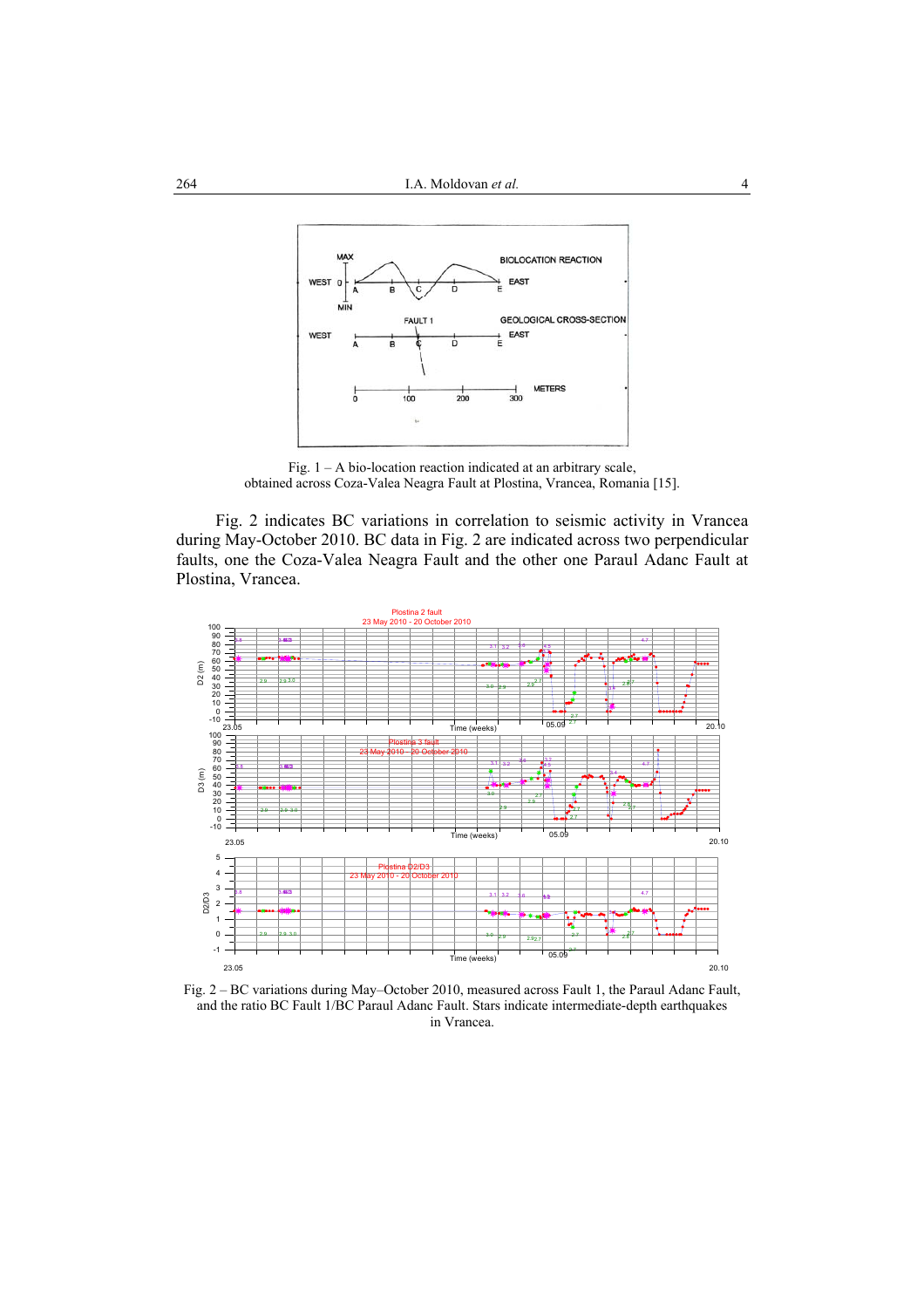Fig. 2 suggested the distance BC was about 60 m for days and weeks, then it decreased sharply before and after certain small intermediate-depth earthquakes in Vrancea. The ratio BC Coza-Valea Neagra Fault/BC Paraul Adanc Fault, showed drops, suggesting stress variations in magnitude and direction before, during and after small earthquakes.

Fig. 3 indicates BC variations measured across the Coza-Valea Neagra Fault at Plostina during October 2011. The distance BC during October 15-October 20 increased sharply from about 60 m to 400 m, then dropped to zero on October 21. Such a bio-location anomaly was never observed at Plostina, Vrancea. On October 21 at 11:00 AM a stress forecasting was issued to INFP: "A seismic warning is indicated for a large seismic event during a window of time October 22-October 26, 2011." The stress forecasting was not able to indicate the location for such a large earthquake and the exact magnitude. As a result an earthquake prediction was not possible. However, in the short window of time predicted, a large earthquake Mw 7.2 has been recorded in Van, eastern Turkey.

[10] suggested the window of time for a large earthquake Mw 7.2 can be as long as a few months after a stress relaxation had been observed at a large distance from the rupture-zone area. However, there is no way to know when an earthquake might be recorded. It is true a large earthquake might be recorded at a few months after the stress drop. But the same magnitude earthquake can be recorded a few days or weeks after the stress drop. The window of time of 4 days predicted for the Van, Turkey, magnitude Mw 7.2 earthquake was just a wild guess.



Fig. 3 – Biolocation BC data on Coza-Valea Neagra Fault measured during October 14–October 28, 2011.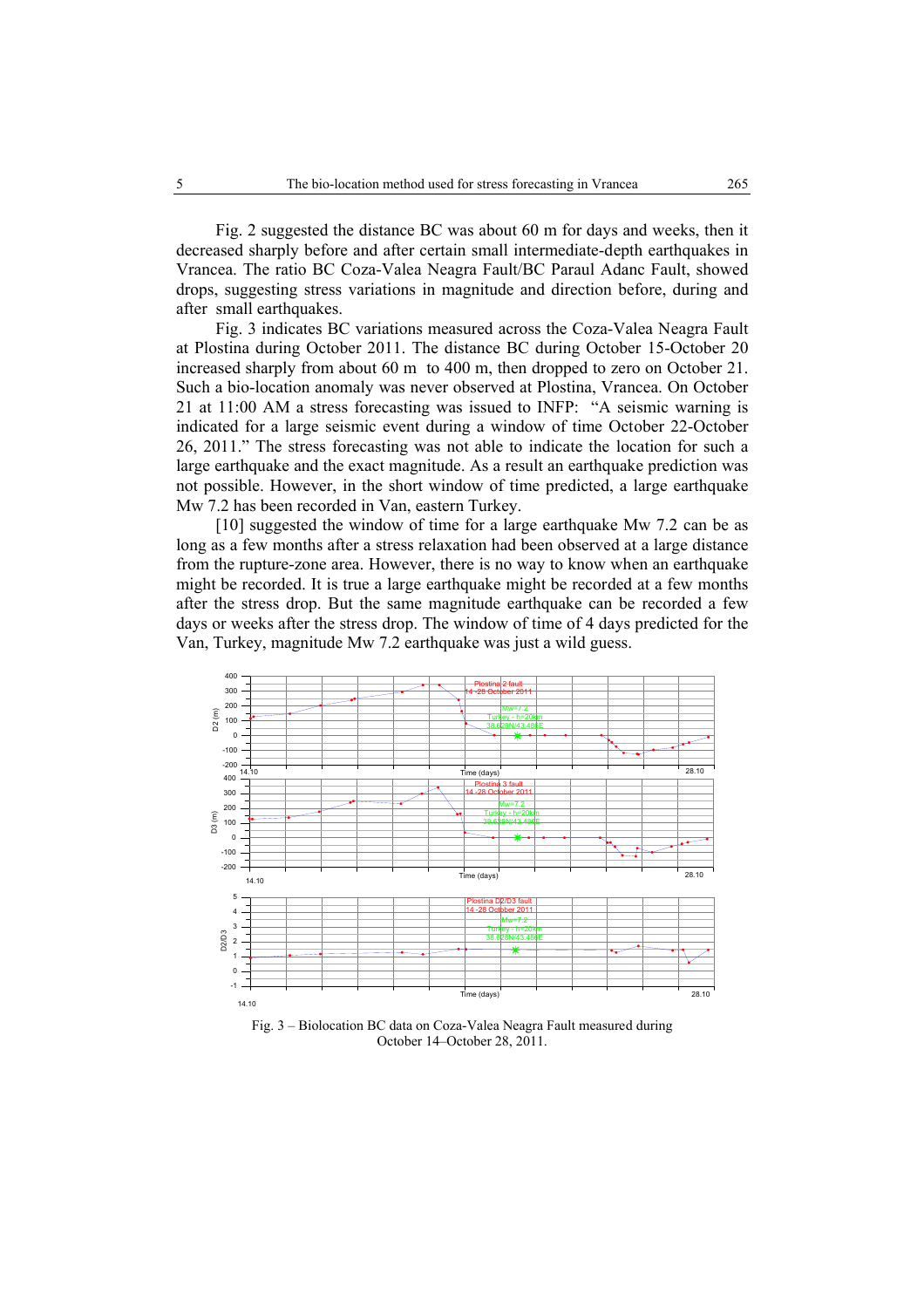After the large earthquake recorded in Van, Turkey, the bio-location reaction recorded across the Coza-Valea Neagra Fault at Plostina reversed from an M shape as indicated in Fig. 1 to a W shape. Bio-location reactions with an M shape can be regarded by convention as "positive" and W shape as "negative." Positive M type of reactions can be associated to a compressive environment and W type of reactions to an extensional one. [16] observed the stress around a fault according to a photoelastic model experiment. The author obtained similar M shapes for the anomaly of far-field compressive stress around the fault and W shapes for the extensional stress anomaly. It is interesting to note W shapes of the biolocation reaction during October 25–28, 2011, have been recorded not only across the Coza-Valea Neagra Fault at Plostina, but across the Horgasz Fault situated 60 km west from Plostina at Covasna. Fig. 4 indicates the Horgasz Fault at Covasna.



Fig. 4 – The Horgasz fault seen on the Google Map, Covasna, Romania.

Similar to Plostina, Vrancea, the bio-location research in Covasna used two perpendicular faults. One was the Horgasz Fault indicated in Fig. 4 along the Horgasz Creek, and the other Covasna Fault. The Covasna Fault cannot be seen on the Google Maps since it is covered by young sediments of clay, sand and gravel. Fig. 5 shows bio-location variations across the Horgas Fault and Covasna Fault, measured during March-April 2010. The correlation to the Vrancea earthquake activity is not clear since the magnitude of the events during the Spring of the year 2010 were small, as large as magnitude 3.0. Such a low magnitude event in Vrancea has a high probability of occurrence, about one every week.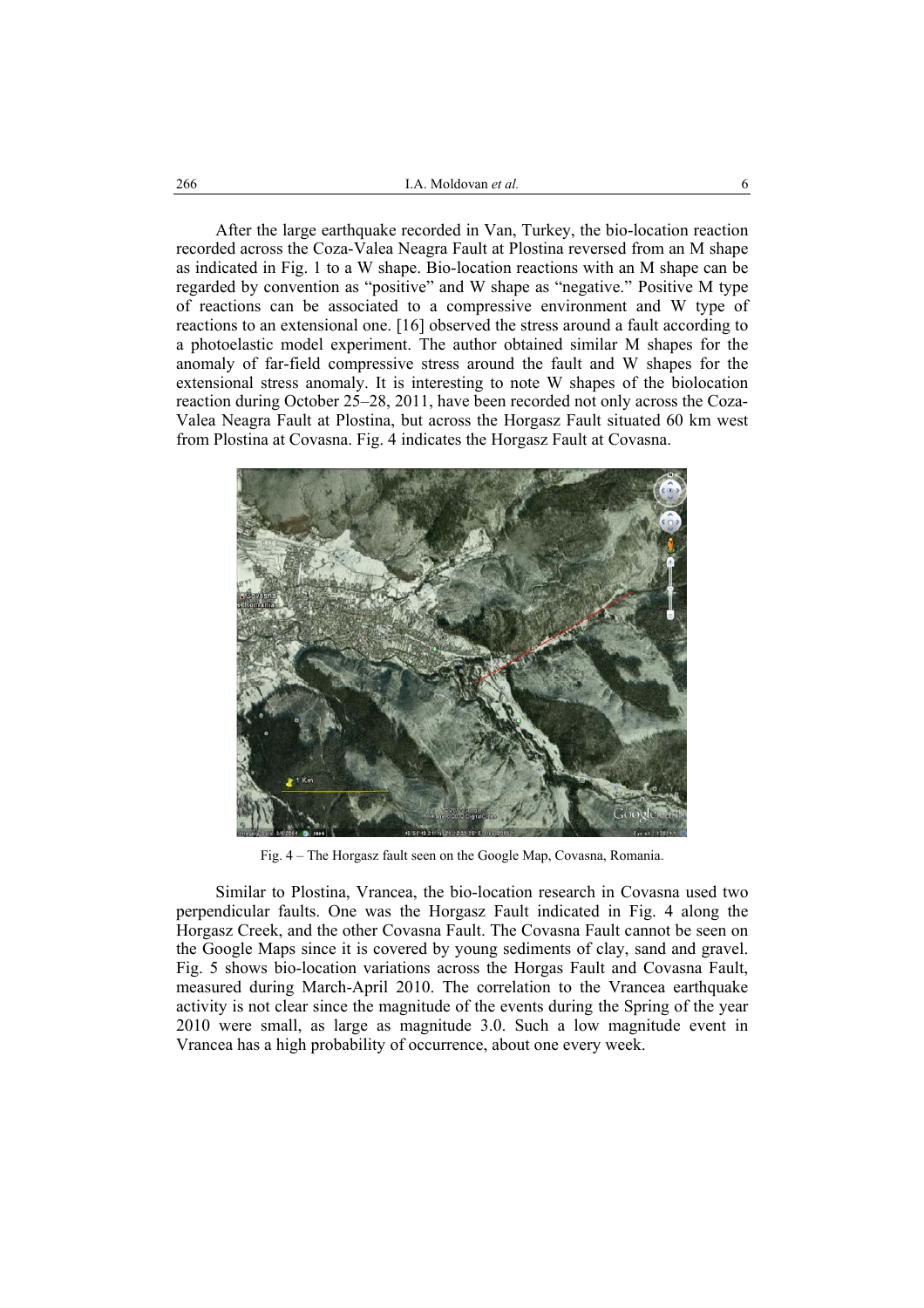

Fig. 5 – Bio-location BC variations at Covasna during March-April 2010.

Starting November 2011 up to March 2012 the bio-location variation measured at Covasna had a different trend (Fig. 6). A sinusoidal variation has been recorded with a period of 21 days. When Figs. 5 and 6 are compared, the period of sinusoidal variation during March–April 2010 was 2–3 days only, and the magnitude of the expected Vrancea earthquake was around 3.0. For a much larger period of 21 days during November 2011–March 2012 a much larger local earthquake was expected.

[17] published in the year 1977 a similar bio-location variation obtained across Covasna Fault during July–November 1976, before the magnitude 7.2 destructive earthquake recorded in Vrancea on March 4, 1977. This time the period of the bio-location sinusoidal variation was 45 days. Based on [10] a relationship can be expected between the magnitude of the event and the logarithm of the period of sinusoidal variations. If a period of 2 days is related to a magnitude 3.0 earthquake and a period of 45 days to a 7.2 magnitude event, for a sinusoidal period of 21 days a magnitude 6.2 intermediate-depth earthquake might be expected. The problem was when such an event might be recorded.

In the morning of January 10, 2012 at 9:00 AM, the rate of bio-location variation increased sharply. The main shock magnitude 6.2 was expected in Vrancea in the next 3-6 days. As a result a stress forecasting was issued in real time to the INFP. About ten hours later, an intermediate-depth earthquake was recorded in Vrancea with magnitude 4.3 and not 6.2 as indicated. However, the Vrancea event of January 10, 2012, was the largest recorded in a few months or so. In the next few days the rate of bio-location variation increased sharply then decreased to zero (Fig. 6). The bio-location sinusoidal variation recovered later during March 2012 after a long interval of zero in February 2012. As a result, the magnitude 6.2 expected intermediate-depth earthquake in Vrancea might be recorded later, probably sometimes in the year 2012.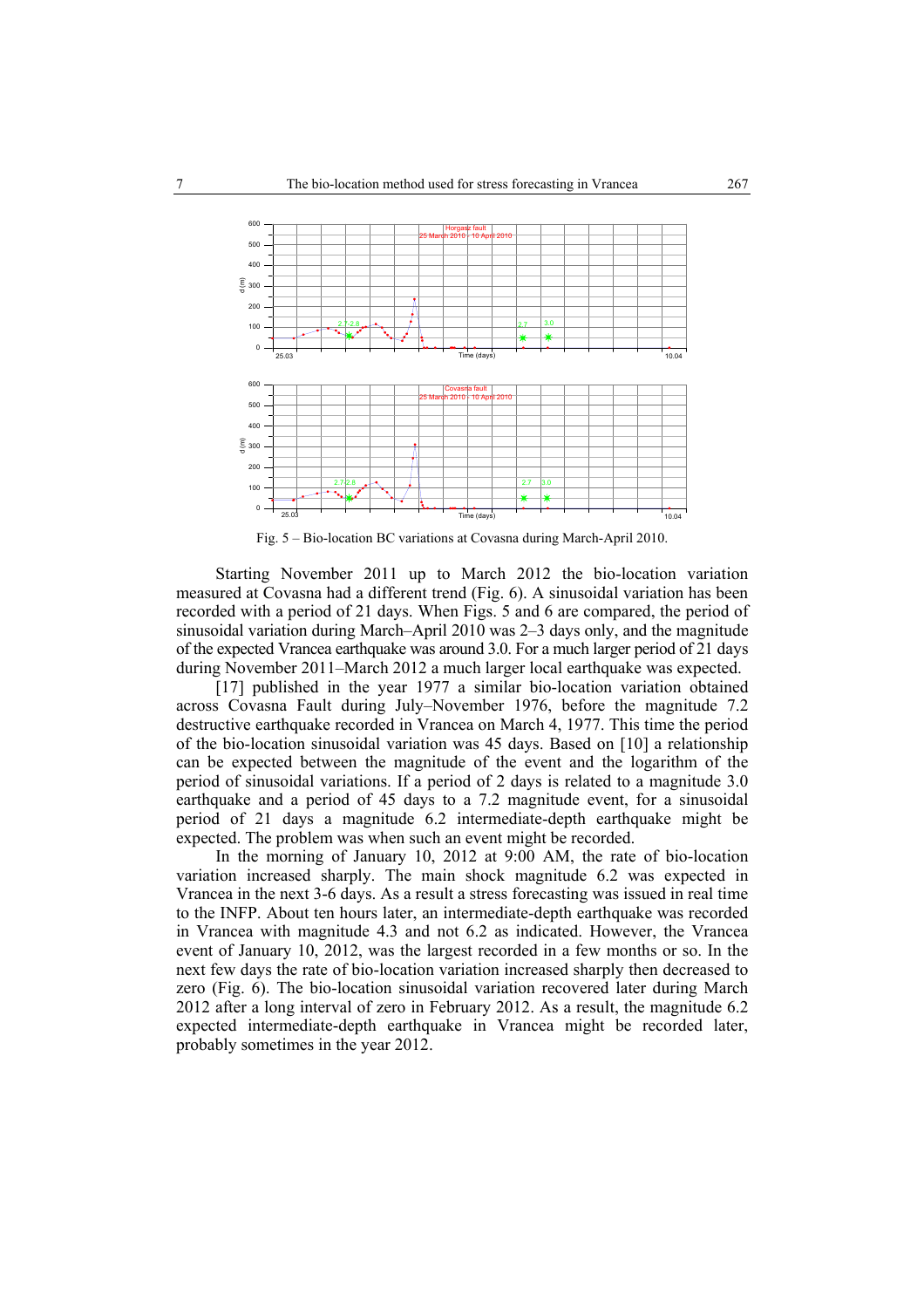

Fig. 6 – Correlation of bio-location measurements with the magnetic field recorded at MLR during November 2011–January 2012.

Fig. 6 shows also a correlation between bio-location variation across Covasna Fault at Covasna and a geomagnetic anomaly recorded at Muntele Rosu (MLR) at Cheia, Prahova. One of the authors of this paper, Iren-Adelina Moldovan, performed a blind experiment. She knew the geomagnetic recording but she did not communicate any data to Andrei Apostol, responsible for the bio-location measurements at Covasna. To our great surprise, the geomagnetic anomaly of the Y horizontal component of the magnetic field recorded at MLR started in the same day when the bio-location sinusoidal variation started. At present time (March 17, 2012) the anomalies are not finished yet.

The geomagnetic station at MLR is situated around the eastern end of a regional fault with an east-west direction. [18] obtained a geomagnetic anomaly of the horizontal Y component of the magnetic field before a 6.4 magnitude intermediate-depth earthquake in Vrancea recorded in the year 2004. It is no surprise the anomaly of the horizontal Y component is parallel to a regional fault and also to the Carpathian Electric Anomaly [19]. As a result, the geomagnetic anomaly obtained before the magnitude 6.4 event [20] might be explained as a result of a resistivity anisotropy variation related to the change in the direction of the principal compressive stress. An anomaly of the MWS might be expected also, related to the regional fault.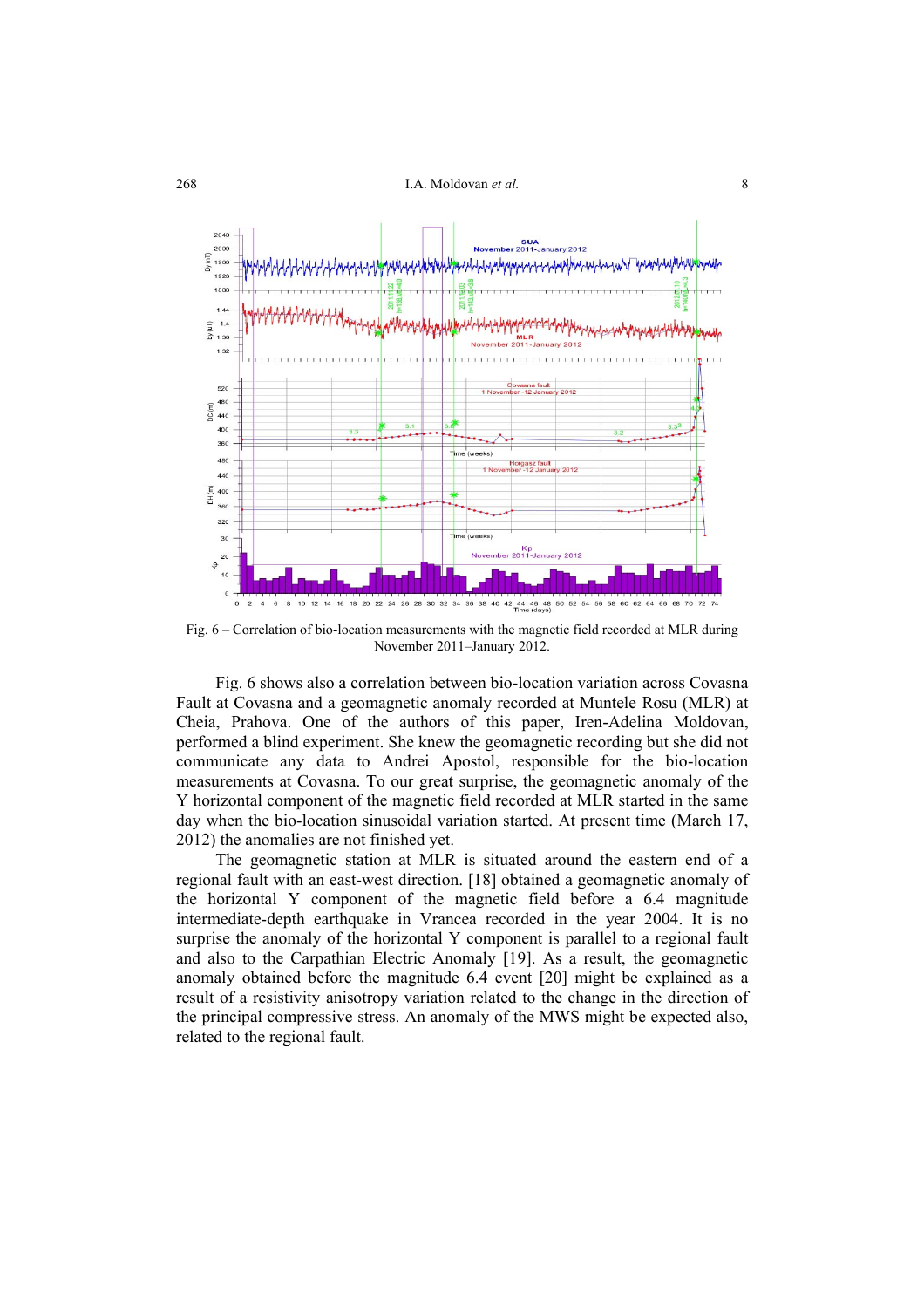The geomagnetic anomaly of the horizontal component Y of the Earth magnetic field at MLR has been compared to geomagnetic data at Surlari-Caldarusani (SUA) in order to reduce possible anomalies related to Solar causes. Surlari geomagnetic station is located 50 km North from Bucharest and 150 km South from Muntele Rosu. From Fig. 6 was clear that no Solar causes are able to explain the geomagnetic anomaly obtained at MLR.

In spite of the fact MLR and Covasna are situated at a distance of tens of km apart, the resistivity anisotropy anomaly and the effect of MWS related to the Horgasz Fault at Covasna and the regional fault at Cheia, Prahova, are similar as suggested by Fig. 6. The reason is the stress anomaly might be similar at Covasna and MLR.

### **3. CONCLUSIONS**

The data offered in Figs. 1-6 suggest bio-location anomalies obtained across faults at Plostina and Covasna and geomagnetic anomalies obtained at Muntele Rosu along a regional fault, in spite of the fact are tens of km apart, are related to a common regional stress anomaly and resistivity anisotropy variation, obtained before, during and after some small-moderate intermediate-depth earthquakes in Vrancea.

The far-field stress related to large regional earthquakes and the near stress related to small-moderate intermediate-depth earthquakes in Vrancea are able to generate similar bio-location anomalies observed across crustal faults at Plostina, Vrancea, and Covasna.

Stress forecasting based on bio-location and geomagnetic data offer certain information before, during and after local and/or regional earthquakes. However, such data are not sufficient to issue a valid earthquake prediction for the location and magnitude of the expected event.

The bio-location phenomena obtained across crustal faults located in and around Vrancea indicate a possible stress transfer from faults situated at an intermediate-depth of 70-150 km to crustal faults situated at a depth of 5-25 km.

Geomagnetic anomalies of the Y horizontal component recorded at MLR cannot be related to physical phenomena existing at an intermediate-depth of 70- 150 km. Instead, such anomalies might be related to resistivity anisotropy and MWS anomalies related to a regional crustal fault nearby.

#### REFERENCES

<sup>1.</sup> Kagan, Y.Y., *Are earthquakes predictable?*, Geophysical Journal International, **131**, pp. 505–525 (1997).

<sup>2.</sup> Geller, R.J., *Earthquake prediction: A critical review. Geophysical Journal International*, **131**, pp. 425–450 (1997).